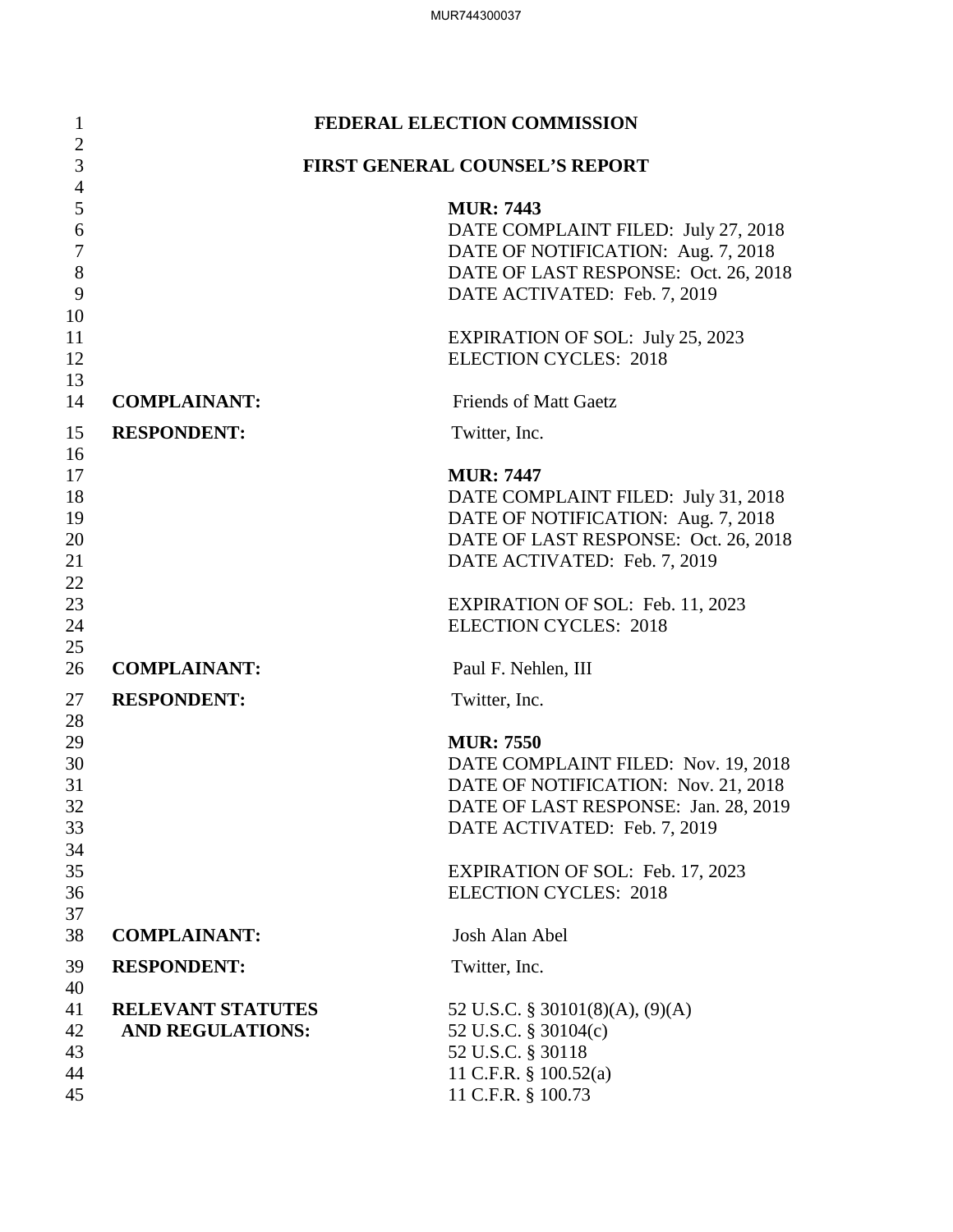MUR 7443, 7447, & 7550 (Twitter, Inc.) First General Counsel's Report Page 2 of 13

|   |                                  | 11 C.F.R. § 100.111(a)     |
|---|----------------------------------|----------------------------|
|   |                                  | 11 C.F.R. § 110.13         |
|   |                                  | 11 C.F.R. $\S$ 114.2(f)(1) |
|   |                                  | 11 C.F.R. $§$ 114.4(f)     |
|   |                                  |                            |
| 6 | <b>INTERNAL REPORTS CHECKED:</b> | None                       |
|   |                                  |                            |
| 8 | <b>FEDERAL AGENCIES CHECKED:</b> | None                       |
|   |                                  |                            |
|   | <b>INTRODUCTION</b>              |                            |

11 The Complainants in these matters allege that social media platform Twitter, Inc. 12 ("Twitter") violated the Federal Election Campaign Act of 1971, as amended (the "Act"), by 13 denying them the ordinary full use of the platform. Two of the Complainants who were federal 14 candidates argue that the limitations Twitter placed on their accounts act as prohibited in-kind 15 corporate contributions to, or undisclosed independent expenditures supporting, their political [1](#page-1-0)6 opponents.<sup>1</sup> A third Complainant who is not a federal candidate argues that the limits on his 17 account benefit the opponents of the candidates he supports.<sup>2</sup> The MUR 7443 and 7447 18 Complainants also argue that Twitter, as a platform for political debate, falls within the scope of 19 the Commission's debate regulations and that Twitter's alleged failure to use objective criteria  $\,$  for selecting participants, as required in a debate, results in a prohibited corporate contribution.<sup>[3](#page-1-2)</sup> 21 Twitter disputes both the factual and legal basis of these allegations, stating that it is has 22 not made contributions or expenditures because its actions were undertaken for legitimate 23 commercial reasons and not for the purpose of influencing a federal election. As discussed 24 below, Twitter has credibly explained that it has a commercial motivation behind each of the 25 actions at issue in these complaints, rather than an electoral purpose. Therefore, it appears that

 $\frac{1}{1}$ MUR 7443 Compl. (July 27, 2018); MUR 7447 Compl. (July 31, 2018).

<span id="page-1-1"></span><span id="page-1-0"></span><sup>2</sup> MUR 7550 Compl. (Nov. 19, 2018).

<span id="page-1-2"></span><sup>3</sup> MUR 7443 Compl. at 16-17; MUR 7447 Compl. at 19-20.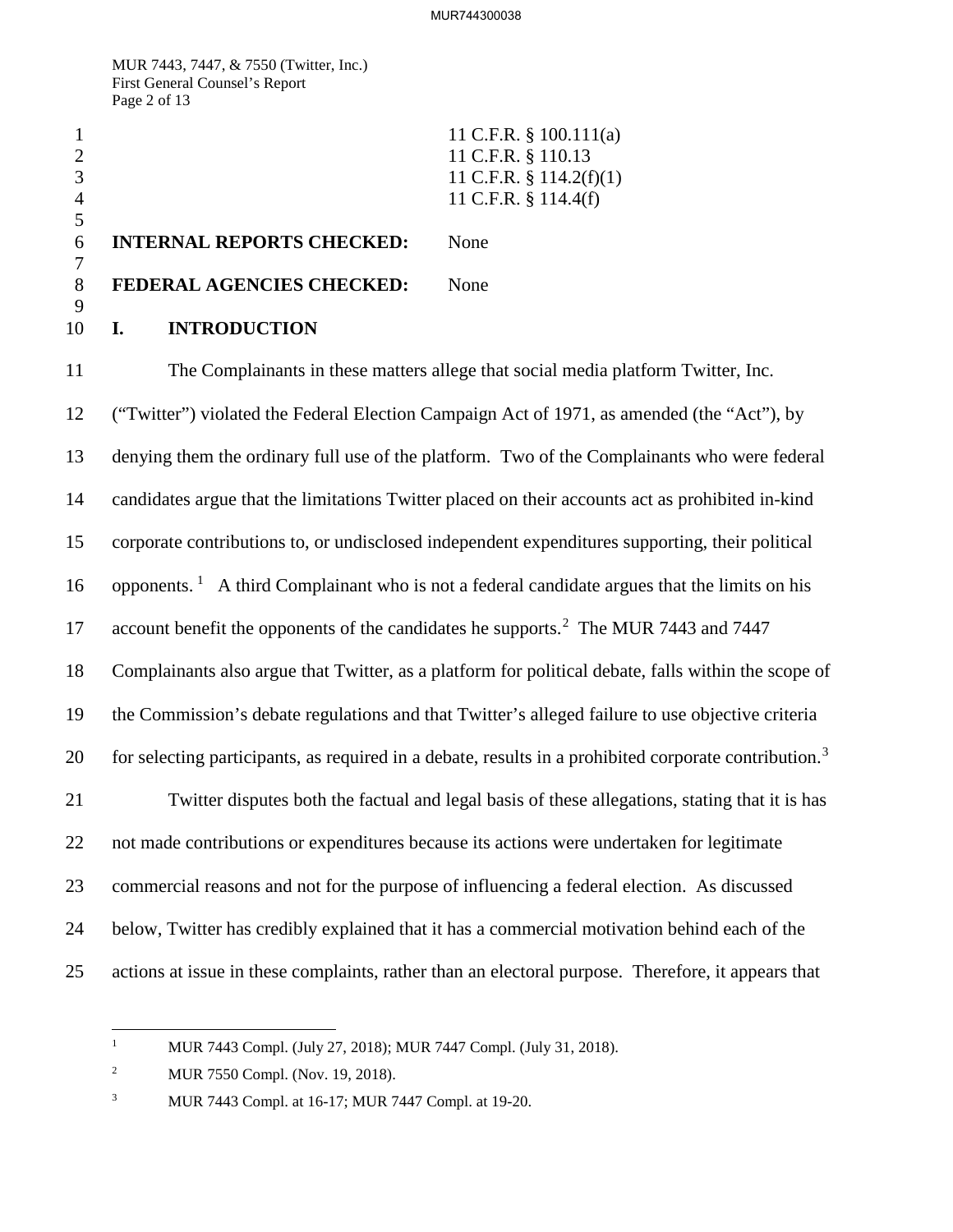MUR 7443, 7447, & 7550 (Twitter, Inc.) First General Counsel's Report Page 3 of 13

1 no contribution or expenditure has been made. Further, while Twitter may be providing a forum 2 for debate and discussion, it is not a debate within the meaning of Commission's regulations. 3 Accordingly, we recommend that the Commission find no reason to believe that Twitter violated 4 52 U.S.C. §§ 30104(c) or 30118 of the Act by failing to disclose independent expenditures or 5 making prohibited in-kind corporate contributions. 6 **II. FACTS** 7 The complaint in MUR 7443 filed by the authorized committee of Congressman Matt

8 Gaetz alleges that Twitter "shadow banned" Gaetz, thereby making a prohibited, in-kind,

9 corporate contribution to, or an undisclosed independent expenditure supporting, Gaetz's

10 opponents.<sup>[4](#page-2-0)</sup> At the time of the alleged shadow banning, Gaetz was a candidate in the  $2018$ 

11 Republican primary in Florida's First District. Gaetz bases his allegation on a news report in

12 which journalists at *Vice News* report that they typed Gaetz's name into Twitter's search bar but

13 that it did not appear in the auto-populated dropdown of options.<sup>[5](#page-2-1)</sup> Not having his name appear in

14 this search, which makes it more difficult to find his profile, is what Gaetz refers to as shadow

15 banning.<sup>[6](#page-2-2)</sup> Gaetz alleges that "similarly situated Republicans" were also excluded from the

<span id="page-2-1"></span>5 MUR 7443 Compl. at 10 (citing Alex Thompson, *Twitter is "Shadow Banning" Prominent Republicans Like the RNC Chair and Trump Jr.'s Spokesman*, VICE NEWS (July 25, 2018), [https://news.vice.com/en\\_us/article/43paqq/twitter-is-shadow-banning-prominent-republicans-like-the-rnc-chair](https://news.vice.com/en_us/article/43paqq/twitter-is-shadow-banning-prominent-republicans-like-the-rnc-chair-and-trump-jrs-spokesman)[and-trump-jrs-spokesman](https://news.vice.com/en_us/article/43paqq/twitter-is-shadow-banning-prominent-republicans-like-the-rnc-chair-and-trump-jrs-spokesman) ("Thompson, *Twitter is 'Shadow Banning' Prominent Republicans*"). The article was updated on July 26, 2018 with a revised headline: "Twitter appears to have fixed 'shadow ban' of prominent Republicans like the RNC chair and Trump Jr.'s spokesman."

<span id="page-2-0"></span> $\frac{1}{4}$  The term "shadow ban" generally refers to the situation in which a user is not notified that they have been removed from a social media platform and may continue to interact with the platform, but other users cannot view the content the banned user publishes. The term is also used in instances in which a social media platform has made it more difficult to locate a particular user's published content or account, or in which that user's content is otherwise less likely to appear on another user's social media feed. *See* G.F., *What is "Shadowbanning"?*, THE ECONOMIST (Aug. 1, 2018), https://www.economist.com/the-economist-explains/2018/08/01/what-isshadowbanning.

<span id="page-2-2"></span><sup>6</sup> MUR 7443 Compl. at 1, 10.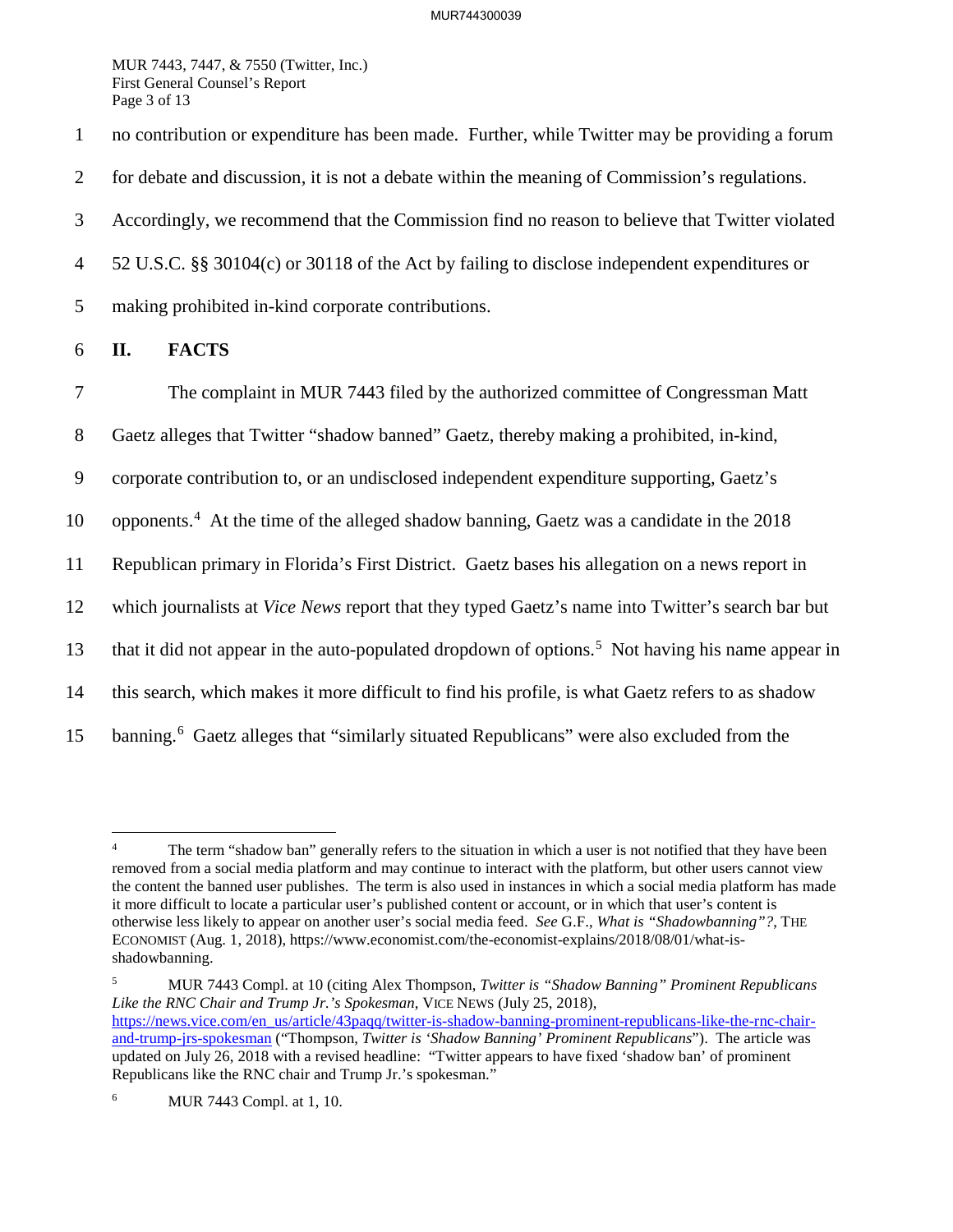## MUR744300040

MUR 7443, 7447, & 7550 (Twitter, Inc.) First General Counsel's Report Page 4 of 13

1 search drop down list, but that no Democratic candidates were subject to such exclusion.<sup>[7](#page-3-0)</sup>

2 Because of the routine use of Twitter in political campaigns, Gaetz alleges that this decreased 3 visibility on the platform relative to his Democratic opponents constitutes a thing of value given, 4 and thus constitutes an in-kind contribution to his opponent or an independent expenditure on his 5 opponent's behalf. $8$ 

6 The complaint in MUR 7447, filed by Paul Nehlen, a candidate in the 2018 Republican 7 primary election for Congress in Wisconsin's First District, alleges that Twitter violated the Act 8 by banning him altogether from the social media platform. He alleges that his Twitter account 9 was suspended in January, 2018 for seven days because he violated Twitter's Rules and Terms of 10 Service and he was required to delete certain tweets before his account was reinstated.<sup>[9](#page-3-2)</sup> After 11 Nehlen's account was reinstated, he tweeted a link to a page containing a screenshot of the 12 tweets he was required to delete.<sup>[10](#page-3-3)</sup> Nehlen states that, on February 11, 2018, Twitter reversed its 13 reinstatement decision and permanently banned him.<sup>[11](#page-3-4)</sup> He further states that he appealed that 14 decision, and that the appeal was denied.<sup>[12](#page-3-5)</sup> Twitter allegedly disabled the account of his 15 campaign spokesman and permanently banned the spokesman from using the platform. <sup>[13](#page-3-6)</sup> When 16 that spokesman sought to continue tweeting from someone else's account, that account was 17 disabled as well.<sup>[14](#page-3-7)</sup>

- <span id="page-3-2"></span>9 MUR 7447 Compl. at 10.
- <span id="page-3-3"></span>10 *Id*. at 12
- <span id="page-3-4"></span>11 *Id*. at 13.
- <span id="page-3-5"></span> $12$  *Id.*
- <span id="page-3-6"></span>13 *Id*. at 11.
- <span id="page-3-7"></span>14 *Id*.

<span id="page-3-0"></span><sup>-&</sup>lt;br>7 *Id*. at 8, 10-11 (citing Thompson, *Twitter is "Shadow Banning" Prominent Republicans* and Complainant's own "good faith search").

<span id="page-3-1"></span><sup>8</sup> *Id*. at 9-11.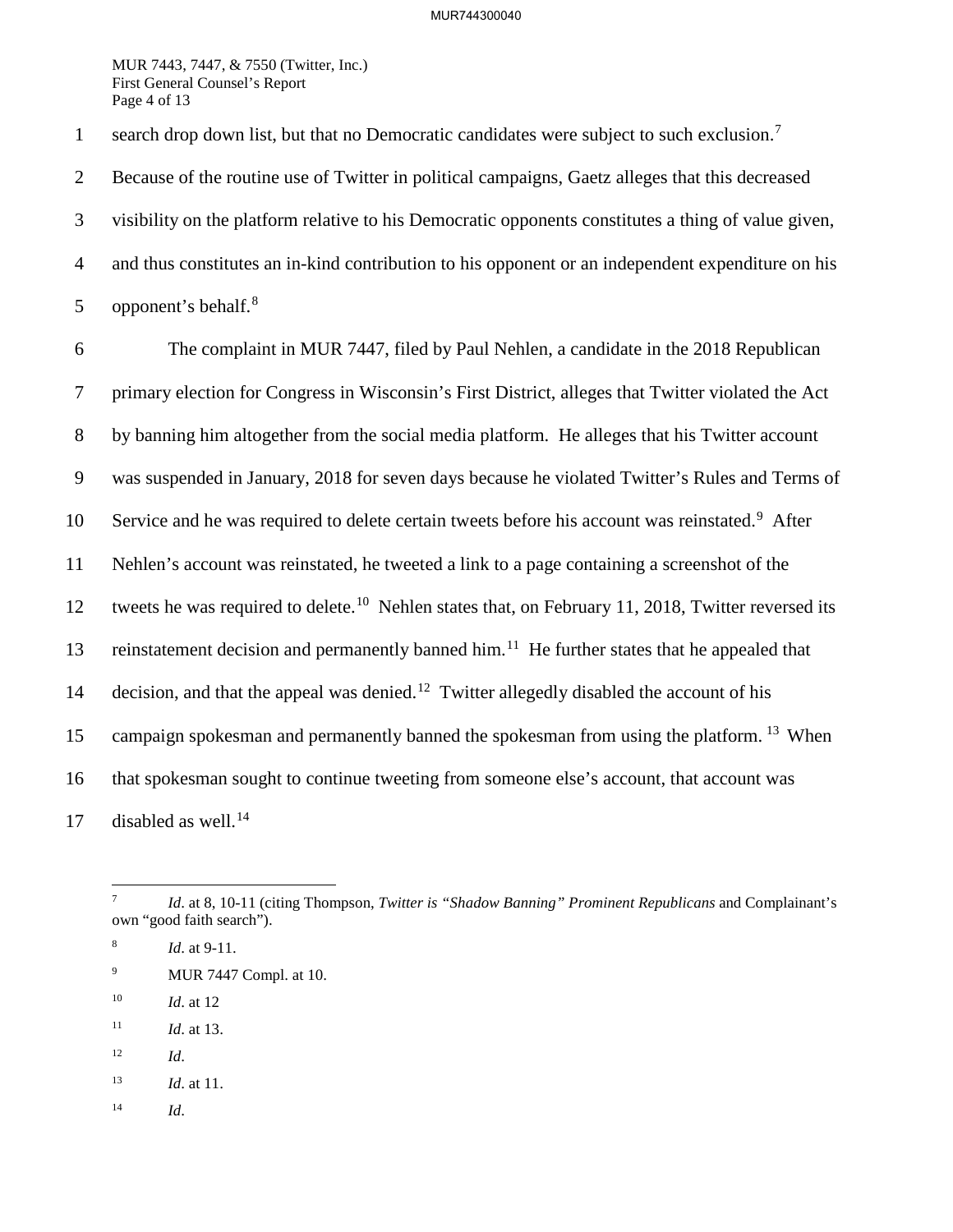## MUR744300041

MUR 7443, 7447, & 7550 (Twitter, Inc.) First General Counsel's Report Page 5 of 13

| $\mathbf{1}$   | Nehlen acknowledges that many of his tweets prompted other users to complain to                                |
|----------------|----------------------------------------------------------------------------------------------------------------|
| $\overline{2}$ | Twitter that the tweets were offensive and violated Twitter's rules. <sup>15</sup> He states that he has       |
| 3              | received multiple email notices from Twitter regarding these complaints as well as                             |
| $\overline{4}$ | determinations by Twitter that these tweets did not violate Twitter's rules. <sup>16</sup> Nehlen alleges that |
| 5              | only Republican candidates have been banned from Twitter and that Twitter acts in a partisan                   |
| 6              | fashion, "favoring liberal speech on its platform over conservative speech." <sup>17</sup>                     |
| $\overline{7}$ | The complaint in MUR 7550 was filed by a non-candidate who states that he used                                 |
| 8              | Twitter to share messages reflecting his support for certain Democratic candidates. He alleges                 |
| 9              | that in February 2018, his account was suspended because of what Twitter told him was                          |
| 10             | "suspicious activity." <sup>18</sup> Complainant states that Twitter tried to verify his account by sending a  |
| 11             | verification code to his phone but that he was unable to respond because he had a new phone                    |
| 12             | number. <sup>19</sup> Thus, the Complainant alleges that this suspension constituted an in-kind contribution   |
| 13             | to the opponents of the Democratic candidates he supported.                                                    |
| 14             | Twitter generally responds to each complaint by asserting that it did not make a                               |
| 15             | contribution or expenditure because its activities were not undertaken for the purpose of                      |
| 16             | influencing an election. It explains that each of the activities complained of were the result of              |
| 17             | actions taken to further Twitter's business interests. Specifically, Twitter states that advertisers,          |
| 18             | the main source of Twitter's revenue, have expressed concern about "divisive content" that has                 |
| 19             | appeared on Twitter, threatening to take their advertising dollars elsewhere if Twitter did not                |

<span id="page-4-0"></span> $15\,$ 15 *Id*.

<span id="page-4-1"></span><sup>16</sup> *Id*. at 10-13.

<span id="page-4-2"></span><sup>17</sup> *Id*. at 6, 14.

<span id="page-4-3"></span><sup>&</sup>lt;sup>18</sup> MUR 7550 Compl.

<span id="page-4-4"></span><sup>19</sup> *Id*.; *see* MUR 7550 Resp. at 1 (Jan. 28, 2019).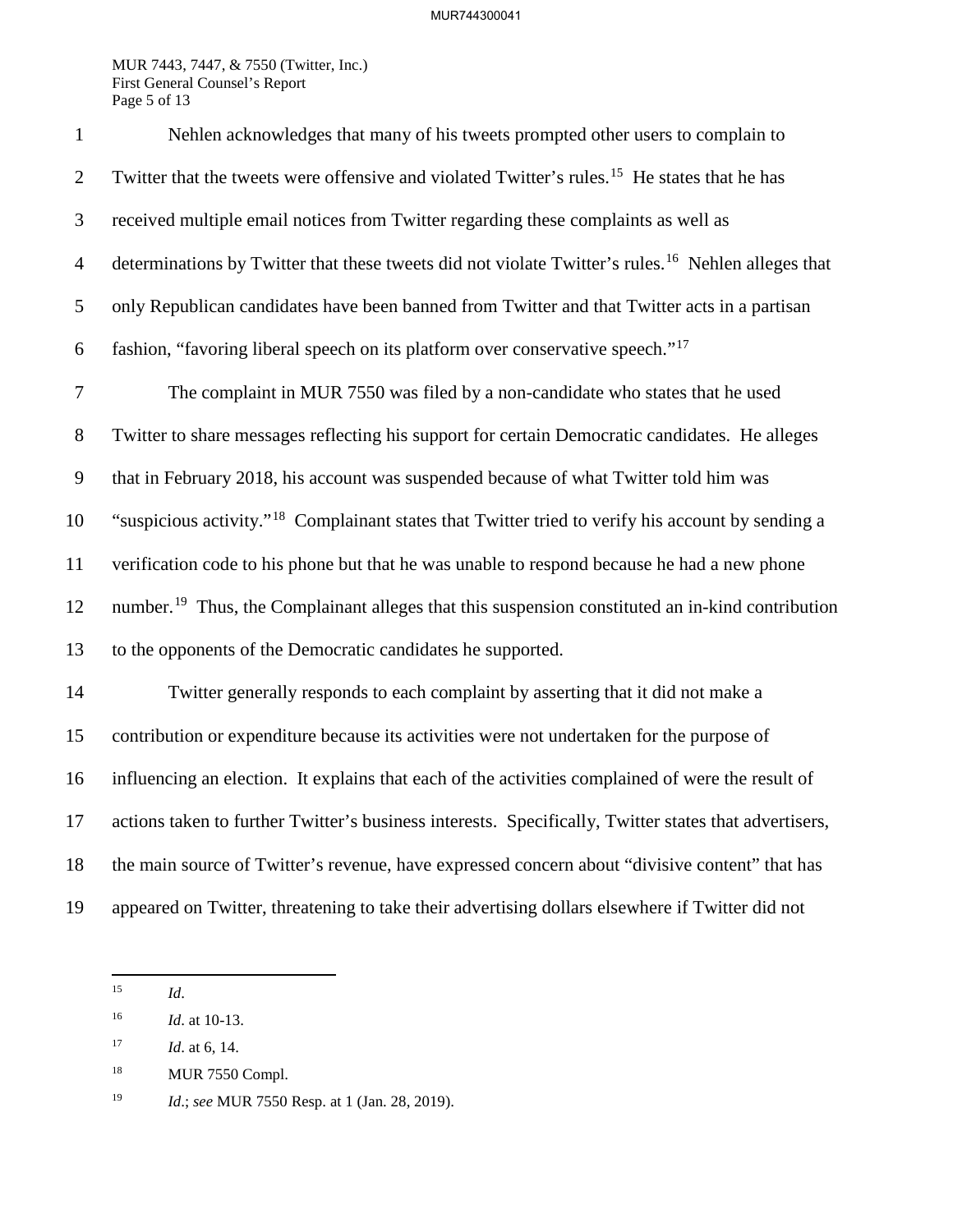MUR 7443, 7447, & 7550 (Twitter, Inc.) First General Counsel's Report Page 6 of 13

1 take steps to address "a toxic online environment" where their ads could appear alongside "hate

- 2 speech" or "content that promoted racism."<sup>[20](#page-5-0)</sup> In addition, Twitter states that criticism of its
- 3 "hands-off approach to digital abuse and harassment on its service" may have affected the value
- 4 of its stock and made wary potential buyers of the company.<sup>[21](#page-5-1)</sup> In response to these threats to
- 5 Twitter's brand and revenue streams, Twitter asserts that it "began employing 'technology to be
- 6 more aggressive in detecting and minimizing the visibility of certain types of abusive and
- 7 manipulative behaviors.<sup>'"[22](#page-5-2)</sup> Through "automated methods," Twitter attempted to "preemptively
- 8 detect abuse and reduce the reach of abusive behavior on the platform" and remove "content that
- 9 violates Twitter's Rules and Terms of Service."<sup>[23](#page-5-3)</sup> Twitter reports that these measures have led to
- 10 positive results such as reducing the number of abuse reports from users.<sup>[24](#page-5-4)</sup>

<span id="page-5-0"></span> $20\,$ MUR 7447 Resp. at 3-4 (Oct. 26, 2018).

<span id="page-5-1"></span><sup>21</sup> *Id*. at 4-5.

<span id="page-5-2"></span><sup>22</sup> MUR 7443 Resp. at 3 (Oct. 26, 2018) (citing *Twitter: Transparency and Accountability*, 115th Cong. (Sept. 5, 2018), Testimony of Jack Dorsey, Twitter CEO, before the House Comm. on Energy and Commerce at 3, <https://docs.house.gov/meetings/IF/IF00/20180905/108642/HHRG-115-IF00-Wstate-DorseyJ-20180905.pdf> ("Dorsey Testimony")).

<span id="page-5-3"></span><sup>&</sup>lt;sup>23</sup> *Id.* at 3, 5-7. Twitter's Terms of Service "reserve the right to remove content that violates the User Agreement" as well as to "suspend or terminate" accounts "if we reasonably believe . . . you have violated the these Terms or the Twitter Rules." *Id* at 5 (citing Twitter, *Twitter Terms of Service*, [https://twitter.com/en/tos#update;](https://twitter.com/en/tos#update) Twitter, *Twitter Rules*, [https://help.twitter.com/en/rules-and-policies/twitter-rules\)](https://help.twitter.com/en/rules-and-policies/twitter-rules). Twitter provides further descriptions of the kinds of content that may be considered abusive or hateful as well as the consequences for posting such content. *See* Twitter, *Twitter Rules*; Twitter, *Hateful Content Policy*, [https://help.twitter.com/en/rules](https://help.twitter.com/en/rules-and-policies/hateful-conduct-policy)[and-policies/hateful-conduct-policy.](https://help.twitter.com/en/rules-and-policies/hateful-conduct-policy)

<span id="page-5-4"></span><sup>&</sup>lt;sup>24</sup> *Id.* at 4. Twitter also asserts that its activities fall within the scope of the press exemption contained in 11 C.F.R. § 100.73 and thus it states that its activities are not contributions or expenditures. *Id*. at 7. Foreseeing this potential defense, MURs 7443 and 7447 Complainants assert that Twitter's actions are not exempted from being contributions or expenditures by virtue of the press exemption because their actions were not for any legitimate press function. MUR 7443 Compl. at 11-12, 15; MUR 7447 Compl. at 14-15, 18.

Finally, Twitter asserts that it is immune from civil liability for its actions pursuant to the Communications Decency Act. MUR 7447 Resp. 14-15, 17-18; *see* 47 U.S.C. § 230(c) (providing that "no provider . . . of an interactive computer service shall be held liable on account of . . . any action voluntarily taken in good faith to restrict access to or availability of material that the provider or user considers to be obscene, lewd, filthy, excessively violent, harassing, or otherwise objectionable").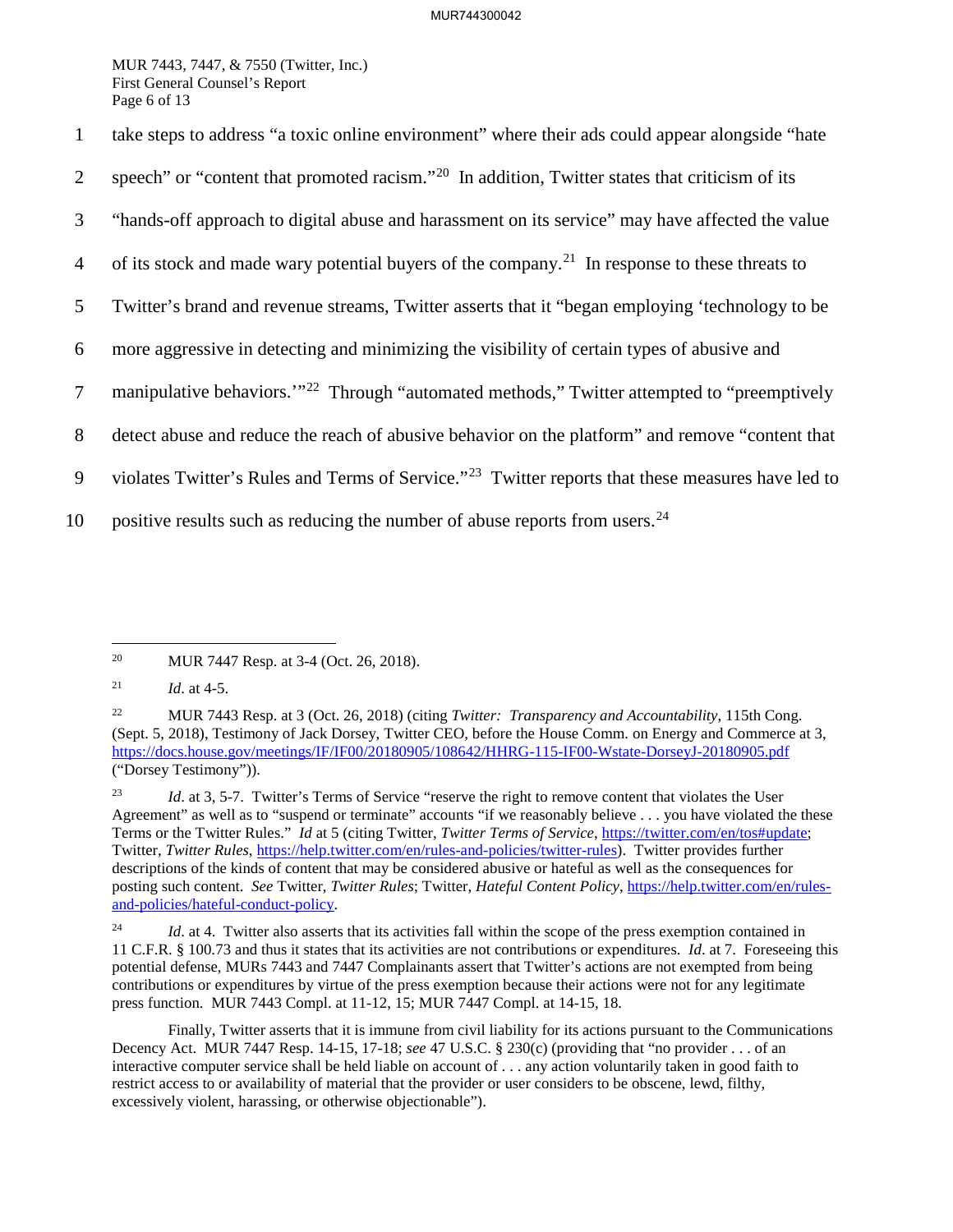MUR 7443, 7447, & 7550 (Twitter, Inc.) First General Counsel's Report Page 7 of 13

1 With respect to the specific complaints, Twitter acknowledges that Gaetz, the 2 Complainant in MUR 7443, along with 600,000 other accounts worldwide (including 3 Republicans and Democrats) temporarily did not appear in the auto-populated dropdown of the 4 search window.<sup>[25](#page-6-0)</sup> Twitter states that Gaetz and other similarly situated users were not appearing 5 in the auto-populated dropdown as a result of Twitter's larger efforts to "detect and minimize the 6 visibility of certain types of abusive and manipulative behavior."<sup>[26](#page-6-1)</sup> The factor that resulted in 7 Gaetz and many others not appearing in this search function, even when users searched for their 8 specific name, was the actions of other accounts that they interacted with that had "high indicia 9 of misuse or abuse."<sup>[27](#page-6-2)</sup> Twitter states, however, that it decided it was unfair to remove accounts 10 from this search function based on the actions of others, and reversed course within 24 hours of 11 the issue being identified so that Gaetz and other affected accounts once again appeared in the 12 search predictions.<sup>[28](#page-6-3)</sup> 13 With respect to Nehlen's account, at issue in MUR 7447, Twitter explains that he was

14 banned for misusing Twitter's services by "facilitating intimidation," "employ[ing] violent

15 imagery," and espousing "white supremacist and anti-Semitic views."<sup>[29](#page-6-4)</sup> Twitter asserts that, in

<span id="page-6-3"></span>28 *Id*. at 5; *see also* Thompson, *Twitter is "Shadow Banning" Prominent Republicans.*

<span id="page-6-0"></span> $25\,$ 25 MUR 7443 Resp. at 4.

<span id="page-6-1"></span><sup>26</sup> *Id*. at 3.

<span id="page-6-2"></span><sup>&</sup>lt;sup>27</sup> *Id.* at 4-5 ("Here, Congressman Gaetz's Twitter account was one of many that disappeared from the autosuggestion list upon rollout, not because of the content of his Tweets, but rather because of the behavior of other Twitter accounts that were interacting with the Congressman's account (e.g., when those other accounts had been repeatedly blocked, muted or exhibited any of the other above-described behavior signals employed by the algorithms).").

<span id="page-6-4"></span><sup>&</sup>lt;sup>29</sup> MUR 7447 Resp. at 1, 8-10. Twitter describes in detail material from Nehlen's account including tweets depicting his primary election opponent "falling from a helicopter," "providing contact information of his critics" and "singling them out for harassing calls and messages," and a photo shopped image "of himself sitting at the desk in the Oval Office, surrounded by the spiked heads of Jewish men." *Id*. at 8-11 (quoting CV Vitolo-Haddad, *Paul Nehlen: Nazi Ideology on the Republican Ticket*; Bob Brigham, *Bannon-backed Candidate Advocates Murdering Paul Ryan with a Fascist 'Death Flight'*, RAWSTORY.COM (Dec. 20, 2017),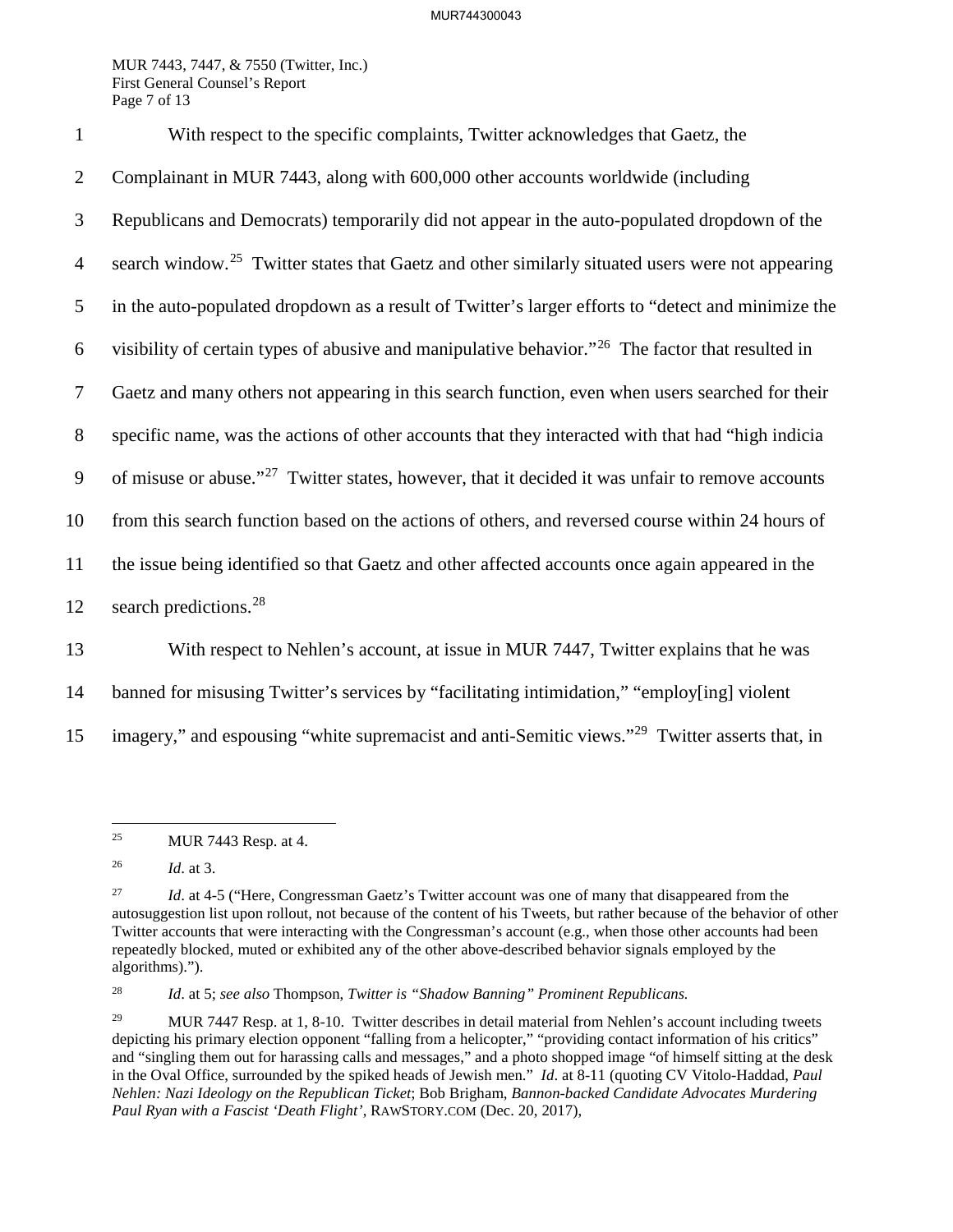MUR 7443, 7447, & 7550 (Twitter, Inc.) First General Counsel's Report Page 8 of 13

- 1 light of the statements of potential advertisers' concerns with being "associated with violence,
- 2 bigotry or hate," it acted on a commercial motivation to ban Nehlen from the platform rather
- 3 than risking further damage to its brand and alienating advertisers.<sup>[30](#page-7-0)</sup>
- 4 Finally, with respect to the suspended account at issue in MUR 7550, Twitter explains
- 5 that the activity of the account indicated it may have been a bot, or computer automated account,
- 6 disseminating spam.<sup>[31](#page-7-1)</sup> In support, it provides the text of multiple tweets in all caps which were
- 7 identical save for the names of the individuals tagged in each tweet: $32$



9 Twitter sought to verify the authenticity of these posts via the phone number provided

10 when the account was established, but the owner of the account was unable to respond because

8

 $\overline{a}$ 

[https://www.rawstory.com/2017/12/bannon-backed-candidate-advocatesmurdering-paul-ryan-with-a-fascist-death](https://www.rawstory.com/2017/12/bannon-backed-candidate-advocatesmurdering-paul-ryan-with-a-fascist-death-flight/)[flight/\)](https://www.rawstory.com/2017/12/bannon-backed-candidate-advocatesmurdering-paul-ryan-with-a-fascist-death-flight/).

<span id="page-7-0"></span><sup>30</sup> *See id*. at 4 (citing Barrett Brunsman, *P&G to YouTube: Don't Pair Our Ads with Terrorist Propaganda – or Cat Videos*, CIN. BUS. COURIER (Sept. 25, 2017), https://www.bizjournals.com/cincinnati/news/2017/09/25/p-gto-youtube-don-t-pair-our-ads-with-terrorist.html.).

<span id="page-7-1"></span><sup>31</sup> MUR 7550 Resp. at 5.

<span id="page-7-2"></span><sup>&</sup>lt;sup>32</sup> *Id.* at 5-6. Twitter states that Abel posted more than thirty of these similar posts on the same day and that his account history shows "numerous similar instances" of spam-like posts. *Id*. at 5 n.26.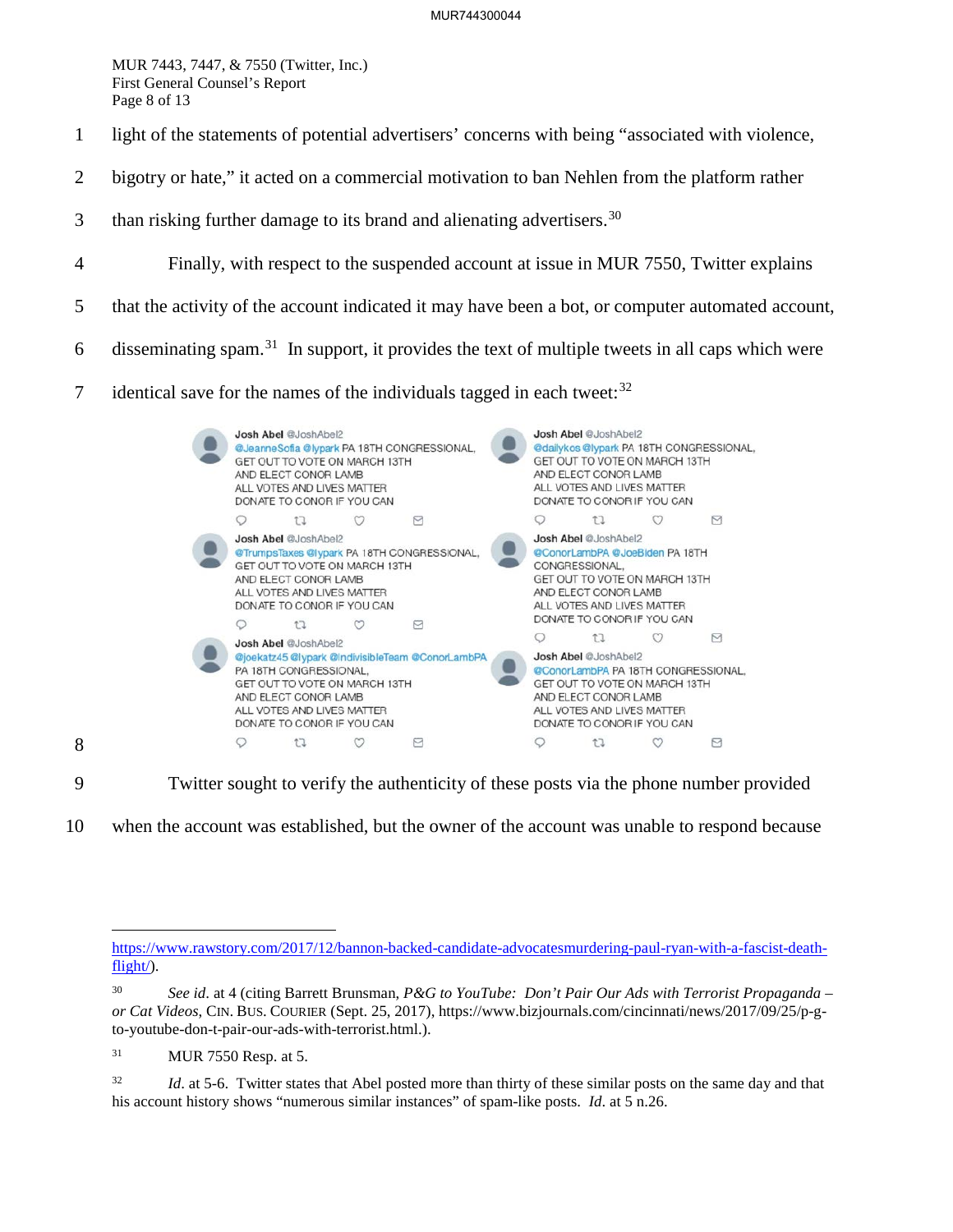MUR 7443, 7447, & 7550 (Twitter, Inc.) First General Counsel's Report Page 9 of 13

he was no longer in possession of that phone.<sup>[33](#page-8-0)</sup> Twitter points to this undisputed attempt and 2 failure to verify the account to support its claim that its actions did not have the purpose of 3 influencing an election but were done for the purpose of preventing spam on its platform and 4 thereby protecting its brand.<sup>[34](#page-8-1)</sup>

## 5 **III. LEGAL ANALYSIS**

6 The Act and Commission regulations prohibit any corporation from making contributions  $7$  to a candidate's principal campaign committee.<sup>[35](#page-8-2)</sup> Entities that are not political committees 8 within the meaning of the Act must file disclosure reports with the Commission when they make 9 independent expenditures that aggregate in excess of \$250 during a calendar year with respect to 10 a given election.<sup>36</sup> "Contribution" and "expenditure" are defined to include any gift of money or "anything of value" for the purpose of influencing a federal election.<sup>[37](#page-8-4)</sup> The Commission has 12 previously concluded that a commercial vendor providing services to political committees will 13 not make a contribution for the purpose of influencing an election when its business activity 14 "reflects commercial considerations and does not reflect considerations outside the business 15 relationship."<sup>[38](#page-8-5)</sup> A commercial vendor need not make its services available to committees 16 representing all political ideologies, but rather may establish objective business criteria to protect

<span id="page-8-0"></span><sup>33</sup> *Id.* at 6; MUR 7550 Compl.

<span id="page-8-1"></span><sup>34</sup> Twitter notes that "[t]his type of automated re-verification process occurs *nearly ten million times a week* on Twitter." MUR 7550 Resp. at 1 (emphasis in original).

<span id="page-8-2"></span><sup>35 52</sup> U.S.C. § 30118(a).

<span id="page-8-3"></span><sup>&</sup>lt;sup>36</sup> 52 U.S.C. § 30104(c)(1). An independent expenditure is an expenditure that expressly advocates the election or defeat of a clearly identified federal candidate and that is not made in concert or cooperation with, or at the request or suggestion of, the candidate or his or her committee or agent, or a political party committee or its agent. *Id*. § 30101(17).

<span id="page-8-4"></span><sup>&</sup>lt;sup>37</sup> 52 U.S.C. § 30101(8)(A), (9)(A); 11 C.F.R. §§ 100.52(a), 100.111(a).

<span id="page-8-5"></span><sup>38</sup> Advisory Op. 2012-31 (AT&T) at 4.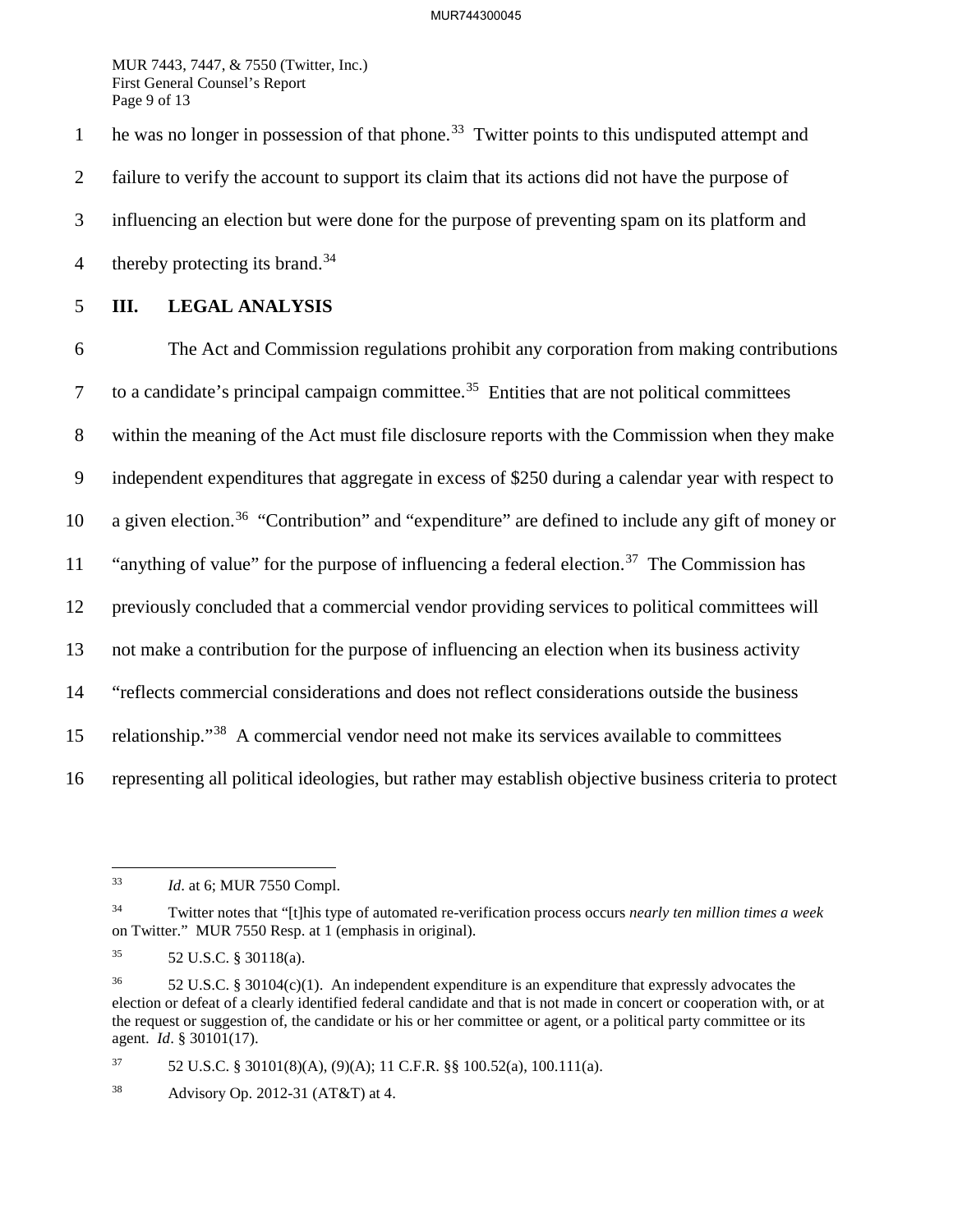MUR 7443, 7447, & 7550 (Twitter, Inc.) First General Counsel's Report Page 10 of 13

1 commercial viability of its business without making contributions to the committees that meet 2 those criteria.  $39$ 

3 Though each of the three MURs presents a different set of factual circumstances, in each 4 instance Twitter's action that Complainants allege is a contribution or independent expenditure 5 was part of an effort to "preemptively detect and reduce the reach of" content that Twitter 6 believes negatively affects its brand and ability to attract advertisers.<sup>[40](#page-9-1)</sup> Thus, the actions taken 7 by Twitter appear to reflect commercial considerations, rather than an effort to influence a 8 federal election. 9 With respect to MUR 7443, Twitter asserts that it temporarily changed its search function 10 as part of its efforts to "increase the quality of the discourse it hosts" and it appears to have had 11 no partisan basis or intent to influence an election, as it affected more than 600,000 accounts 12 treating "liberals, conservatives, and non-political actors alike."<sup>[41](#page-9-2)</sup> Twitter explained its original 13 decision, noting that "[t]he then-operating assumption was that accounts associated with other 14 abusive accounts are themselves more likely to be abusive."<sup>[42](#page-9-3)</sup> As to MUR 7447, Twitter's 15 decision to ban Nehlin was made in response to posts "facilitating intimidation," "employ[ing] 16 violent imagery," and espousing "white supremacist and anti-Semitic views," which it states

<span id="page-9-0"></span><sup>39</sup> 39 Advisory Op. 2017-06 (Stein and Gotlieb) at 6; *see also* Advisory Op. 2012-28 (CTIA — The Wireless Association) at 3, 8-9 (no contribution to committee where "wireless service providers may decide, due to commercial considerations, to accept proposals from some political committees and not others"); Advisory Op. 2012-26 (Cooper for Congress, *et al*.) at 10 (no contribution to committee where its participation was subject to "objective and commercially reasonable" criteria); Advisory Op. 2004-06 (Meetup) at 1 (explaining that a corporation may provide goods and services to political committees without being considered to have made an inkind contribution so long as it does so "on the same terms and conditions available to all similarly situated persons in the general public").

<span id="page-9-1"></span><sup>40</sup> MUR 7443 Resp. at 3.

<span id="page-9-2"></span><sup>41</sup> *Id*. at 2, 4; *see also* Dorsey Testimony at 1 ("Twitter does not use political ideology to make any decisions, whether related to ranking content on our service or how we enforce our rules.  $\dots$  We do not shadowban anyone based on political ideology.").

<span id="page-9-3"></span><sup>42</sup> MUR 7443 Resp. at 4.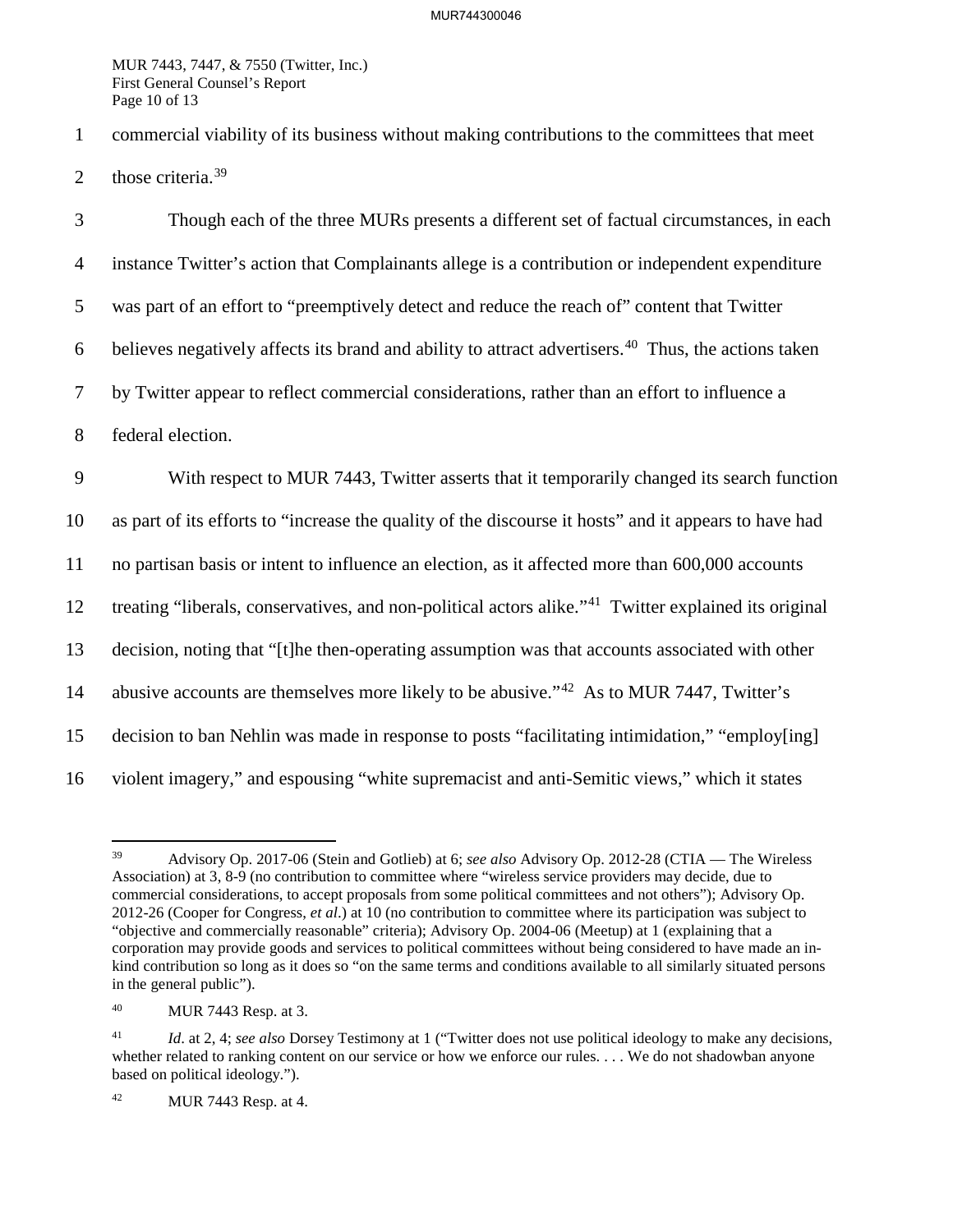## MUR744300047

MUR 7443, 7447, & 7550 (Twitter, Inc.) First General Counsel's Report Page 11 of 13

1 were the kinds of posts about which major advertisers had expressed concern.<sup>[43](#page-10-0)</sup> Finally, 2 regarding MUR 7550, Twitter states that it suspended a user's account after a failed attempt to 3 verify that the account was not, as it appeared to be, a bot disseminating spam. With respect to 4 each of these matters, Twitter has credibly explained its commercial motivations behind its 5 decisions as part of a larger effort to protect its brand and attract advertisers. In light of this 6 commercial, rather than electoral, purpose, we recommend that the Commission find no reason 7 to believe that Twitter's actions were either contributions or expenditures.<sup>[44](#page-10-1)</sup> 8 The allegation in the MURs 7443 and 7447 complaints that Twitter has violated the 9 Commission's debate regulations by failing to follow objective criteria to pick participants in a 10 debate by banning the Complainants also misses the mark.<sup>45</sup> That multiple candidates may 11 choose to express their opinions via their Twitter accounts does not make Twitter the host of a 12 debate. The Commission has interpreted a debate to necessarily involve "face-to-face 13 appearances or confrontations," noting that this has been "an inherent characteristic of candidate 14 debates since the prototypical Lincoln-Douglas Debates in 1858."<sup>[46](#page-10-3)</sup> Twitter may be said to be 15 providing a forum for debate and discussion, but it is not a debate within the meaning of 16 Commission's regulations.

<span id="page-10-2"></span>45 *See* MUR 7443 Compl. at 16-17; MUR 7447 Compl. at 19-20; *see* 11 C.F.R. §§ 110.13, 114.4(f).

<span id="page-10-0"></span><sup>43</sup> MUR 7447 Resp. at 1, 4, 8-10.

<span id="page-10-1"></span><sup>&</sup>lt;sup>44</sup> Because our recommendations ultimately conclude that Twitter's actions are not contributions or expenditures under the Act, it is unnecessary to determine whether the press exemption or Communications Decency Act would apply under the circumstances.

<span id="page-10-3"></span><sup>46</sup> Advisory Op. 1986-37 (National Conservative Foundation) at 4 (determining that a forum that did not include face-to-face confrontations was not a debate for purposes of the Commission's regulations: "Although the format and structure of these debates varied from one instance to another, the common element in all of them was a face-to-face confrontation. The Commission's nonpartisan candidate debate regulations were drafted with this historical, traditional concept of candidate debates in mind").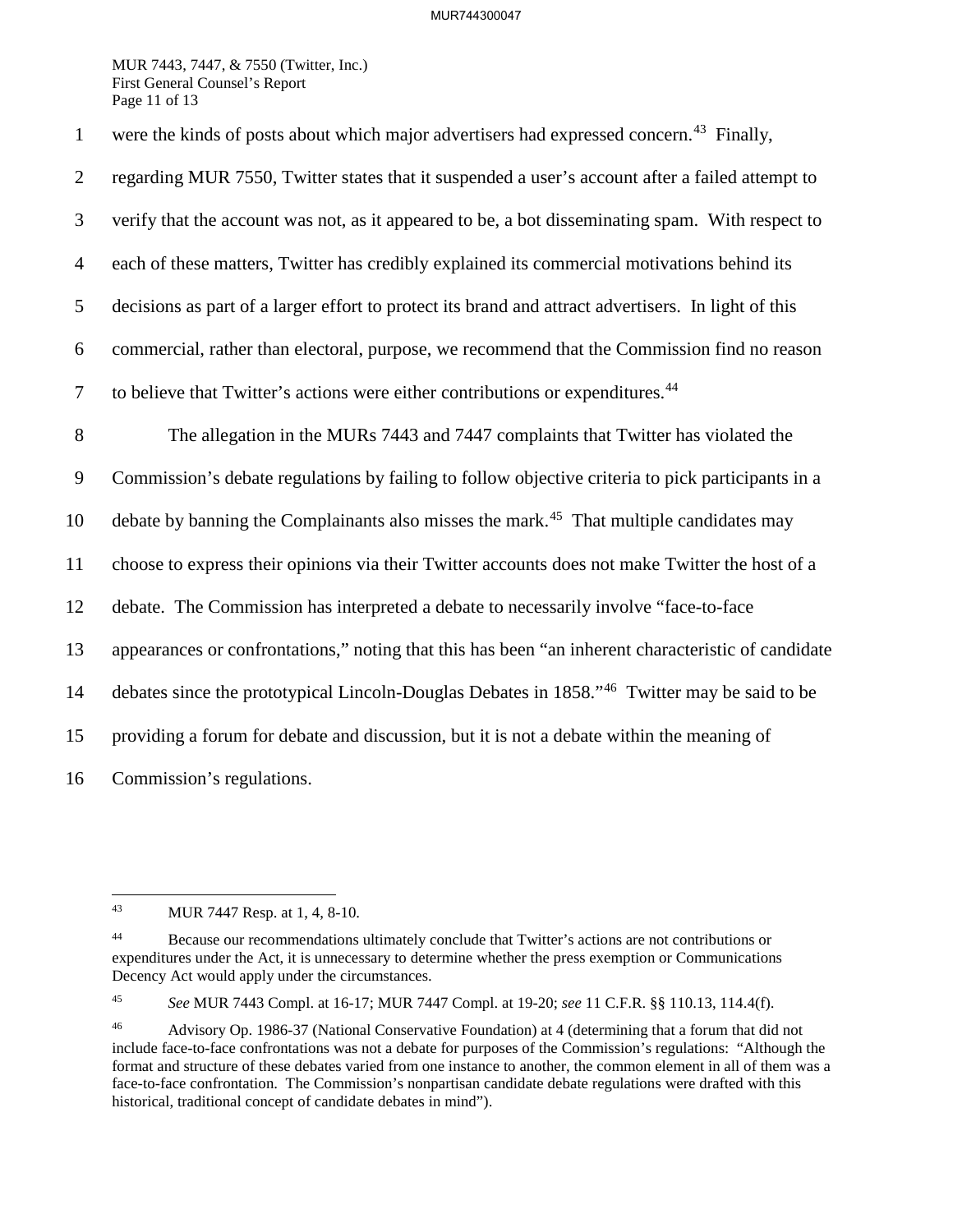MUR 7443, 7447, & 7550 (Twitter, Inc.) First General Counsel's Report Page 12 of 13

| $\mathbf{1}$   | Moreover, the Commission's debate regulations operate as an exception for activity that                    |    |                                                                                                                                                                                                  |  |
|----------------|------------------------------------------------------------------------------------------------------------|----|--------------------------------------------------------------------------------------------------------------------------------------------------------------------------------------------------|--|
| $\overline{2}$ | may otherwise be considered a contribution or expenditure, and the regulations are not intended            |    |                                                                                                                                                                                                  |  |
| 3              | to bring into regulation activity that is not for the purpose of influencing an election. The              |    |                                                                                                                                                                                                  |  |
| $\overline{4}$ | purpose of the regulations is to "provide a specific exception so that certain nonprofit                   |    |                                                                                                                                                                                                  |  |
| 5              | organizations and the news media may stage debates, without being deemed to have made                      |    |                                                                                                                                                                                                  |  |
| 6              | prohibited corporate contributions to the candidates taking part in the debate." <sup>47</sup> Because, as |    |                                                                                                                                                                                                  |  |
| 7              | explained above, Twitter's alleged activities in connection with these matters do not have the             |    |                                                                                                                                                                                                  |  |
| $8\,$          | purpose of influencing an election and are thus not contributions or expenditures in the first             |    |                                                                                                                                                                                                  |  |
| 9              | place, determining whether the exception would apply is unnecessary.                                       |    |                                                                                                                                                                                                  |  |
| 10             | Accordingly, we recommend that the Commission find no reason to believe that Twitter                       |    |                                                                                                                                                                                                  |  |
| 11             | violated the Act by making prohibited contributions or failing to disclose independent                     |    |                                                                                                                                                                                                  |  |
| 12             | expenditures.                                                                                              |    |                                                                                                                                                                                                  |  |
| 13             | IV.                                                                                                        |    | <b>RECOMMENDATIONS</b>                                                                                                                                                                           |  |
| 14<br>15<br>16 |                                                                                                            | 1. | Find no reason to believe that Twitter, Inc. violated 52 U.S.C. §§ 30104(c) or<br>30118 by making prohibited in-kind corporate contributions or failing to disclose<br>independent expenditures; |  |
| 17             |                                                                                                            | 2. | Approve the attached Factual and Legal Analysis;                                                                                                                                                 |  |

<sup>18 3.</sup> Approve the appropriate letters; and

<span id="page-11-0"></span> $47\,$ 47 *See* Corporate and Labor Organization Activity; Express Advocacy and Coordination with Candidates, 60 Fed. Reg. 64260, 64261 (Dec. 14, 1995).